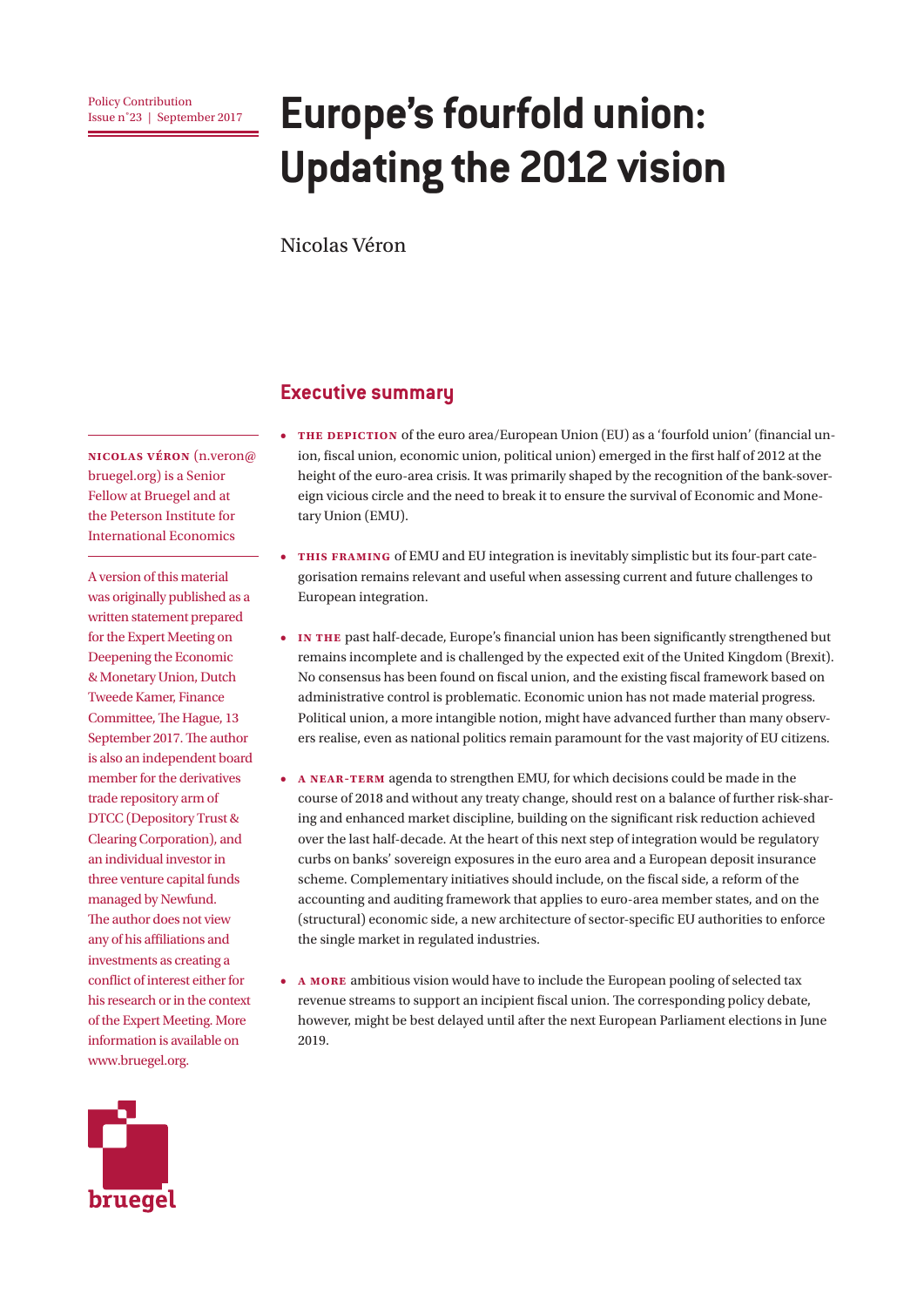### **The emergence of the fourfold-union vision in 2012**

The transformation of the EU economic and financial policy framework in the wake of the last decade of crisis has been enormously complex, and it is easy to get lost in the details. The euro area's endeavour of monetary and economic union of politically sovereign countries is historically unprecedented. Its initial design was incomplete. Its early development can be viewed as something of a collective discovery process; no expert fully anticipated the way the vulnerabilities of Economic and Monetary Union would play out under duress. The description of the related challenges through the analytical lens of the fourfold union crystallised in the first half of 2012 at a time of acute stress, and remains relevant.

The key insight gained during the most disruptive phase of the euro-area crisis, particularly after its escalation in the summer of 2011, was the realisation that the direct and indirect financial linkages between national governments and national banking systems, also known as the bank-sovereign vicious circle, or colloquially the 'doom loop', had become the central vulnerability in a context of general uncertainty about the future of the euro area.

This realisation was gradual. In the first few years of the financial crisis that started in mid-2007, there was near-universal denial in euro-area countries of the largely home-grown nature of the problems encountered. Specifically, national banking supervisors had perverse incentives to neglect the build-up of risk in domestic banks, as they tended to promote and defend these same banks as 'national champions' on the increasingly open European competitive playing field. The appearance of sovereign credit risk in the euro area was not immediately connected in the European public policy debate with banking sector fragility, partly because the country in which that risk manifested itself first and most strongly, Greece, was an outlier in terms of its domestic banks not appearing to have taken excessive risks of their own.

From an analytical standpoint, the bank-sovereign vicious circle appears to have been first identified in 2008-09 by International Monetary Fund (IMF) staff economists (Mody, 2009; Sgherri and Zoli, 2009). Their insights were based on close observation of developments in Ireland, a textbook case of contagion from the domestic banking sector to the national sovereign, in the wake of the Irish government's provision of highly generous guarantees over the domestic banks' liabilities in October 2008. In the period that immediately followed, the IMF was partly distracted from this stream of analysis by the intensity of the Greek crisis, but other analysts and scholars made similar observations. With the raising of systemic concerns in Spain, Italy and France during the course of 2011, the bank-sovereign vicious circle became an increasingly evident and widespread framework for analysing the crisis. By early 2012, it had become a mainstream reference included in public policy pronouncements<sup>1</sup>.

The European Union's inability to stem the contagion through the bank-sovereign vicious circle in turn exposed its lack of effective executive decision-making capacity. This EU 'executive deficit' itself formed a vicious circle with its more familiar democratic deficit: not only did the EU institutions' lack of authority prevent them from solving the crisis, but their incapacity to do so also fed the European public's distrust of them (Véron, 2012). The crisis thus came to be seen as a test of the political commitment of individual member states and their citizens to the overall European integration project.

Things came to a head in June 2012. The short-term catalyst for this moment of reckoning was the rapid deterioration of market perceptions of the Spanish banking sector following the forced nationalisation of Bankia, a large and troubled bank, in May. Simultaneously, the outcome of the Greek parliamentary election on 17 June, following a turbulent national political sequence, sent a strong signal that Greek voters did not favour an exit of their country from

<sup>1</sup> See Véron (2016a) for references.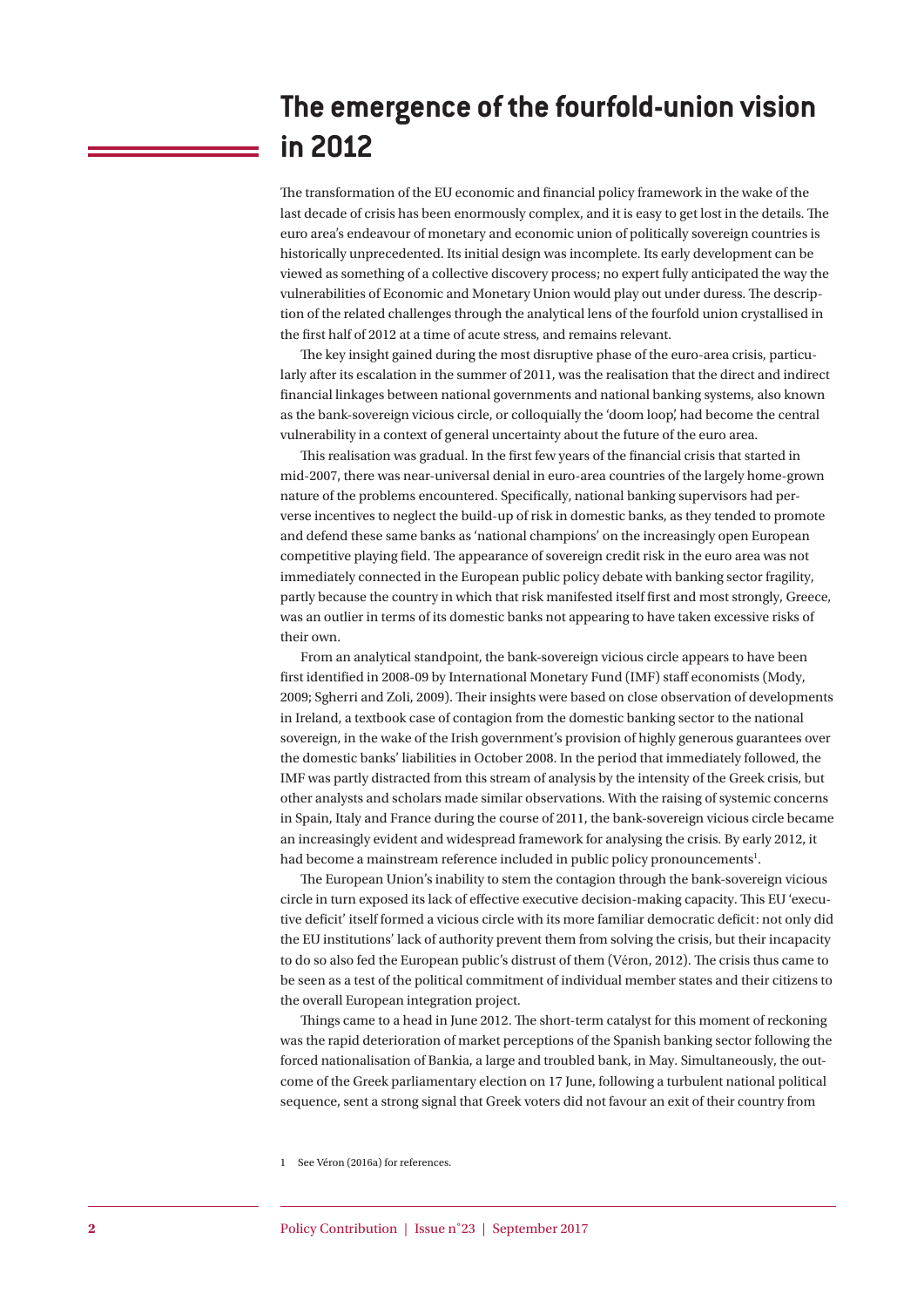the euro area, which in turn created space for all member states to proclaim their willingness to hang together.

The 'Four Presidents' Report' of 26 June 2012, brought these strands together and crystallised the vision of a fourfold union (Van Rompuy, 2012a). It was prepared by the President of the European Council, Herman Van Rompuy, in close cooperation with his peers at the European Commission (José Manuel Barroso), the Eurogroup (Jean-Claude Juncker) and the European Central Bank (Mario Draghi), thus its name. It proposed *"a vision for a stable and prosperous EMU based on four essential building blocks: An integrated financial framework […] An integrated budgetary framework […] An integrated economic policy framework2 […] Ensuring the necessary democratic legitimacy and accountability of decision-making within the EMU"*. Echoing contemporary references in the public debate, these four items were immediately referred to as banking (or financial) union, fiscal union, economic union and political union, a summary Mr Van Rompuy did not discourage<sup>3</sup>.

Three days later, on 29 June, the euro-area heads of state and government announced their decision to create a banking union, with the words *"we affirm that it is imperative to break the vicious circle between banks and sovereigns"* (Euro Area Summit Statement, 2012). Starting with a fiscal union would have been an alternative way to address the bank-sovereign vicious circle, and had been widely advocated the previous year not least in Germany<sup>4</sup>. But ultimately this came to be seen as impractical in the context of Europe's existing economic and political structures. By contrast, the commitment to a banking union could be enshrined in firm, game-changing decisions without entailing immediate and explicit financial risksharing, let alone treaty change. Accordingly, the creation of a Single Supervisory Mechanism (SSM) with its hub at the European Central Bank (ECB) was the centrepiece of the 29 June announcement.

In the immediate aftermath of this breakthrough, policymakers acted as if they had done enough to stabilise the situation. The pledge to allow the European Stability Mechanism (ESM) to participate in direct bank recapitalisations after the SSM's 'effective' establishment, also included in the leaders' statement of 29 June 2012, was later rowed back on and eventually voided by imposing conditions that are so onerous that the instrument may never be used (ESM, 2014). Meanwhile, the Bank Recovery and Resolution Directive (BRRD), proposed by the European Commission earlier in June 2012, was tightened during the legislative process. This allowed political leaders to proclaim that the past practice of national bank rescues using taxpayers' money could be replaced in the future by pure market discipline involving the financial participation (or 'bail-in') of failing banks' creditors and other claimants, without having to create a meaningful safety net at the European level. Meanwhile, the Spanish situation was addressed by an assistance programme that was finalised on 20 July 2012, and involved the ESM lending to the Spanish government so it could recapitalise Spanish banks to the extent needed.

Even though it was only partially implemented, the fourfold-union vision had become a powerful reference to frame subsequent debates about EMU reform, and remains relevant to this day. It is inevitably simplistic and imprecise: each of the four 'unions' can mean different things to different people. Nevertheless, the respective and separate areas of financial services policy, fiscal policy, structural economic policies and political institutions together cover most of the ground on which further reform can make EMU more resilient. Because they are partly interdependent, progress in one area can feed progress in others. The fourfold framework is thus useful both to assess progress made since the seminal episode of mid-2012, and

4 See eg Zeit Online, 'Merkel will Fiskalunion ohne Volksabstimmung', 2 December 2011, available at [http://www.](http://www.zeit.de/politik/deutschland/2011-12/euro-merkel-volksabstimmung) [zeit.de/politik/deutschland/2011-12/euro-merkel-volksabstimmung](http://www.zeit.de/politik/deutschland/2011-12/euro-merkel-volksabstimmung).

<sup>2</sup> In the Four Presidents' report, this item was not defined as precisely as the other three, but the indications were that it would refer mostly to structural economic policies.

<sup>3</sup> A follow-up report in the same format six months later (Van Rompuy, 2012b) referred to the evolution of EMU "towards banking, fiscal and economic union". See also Véron (2012).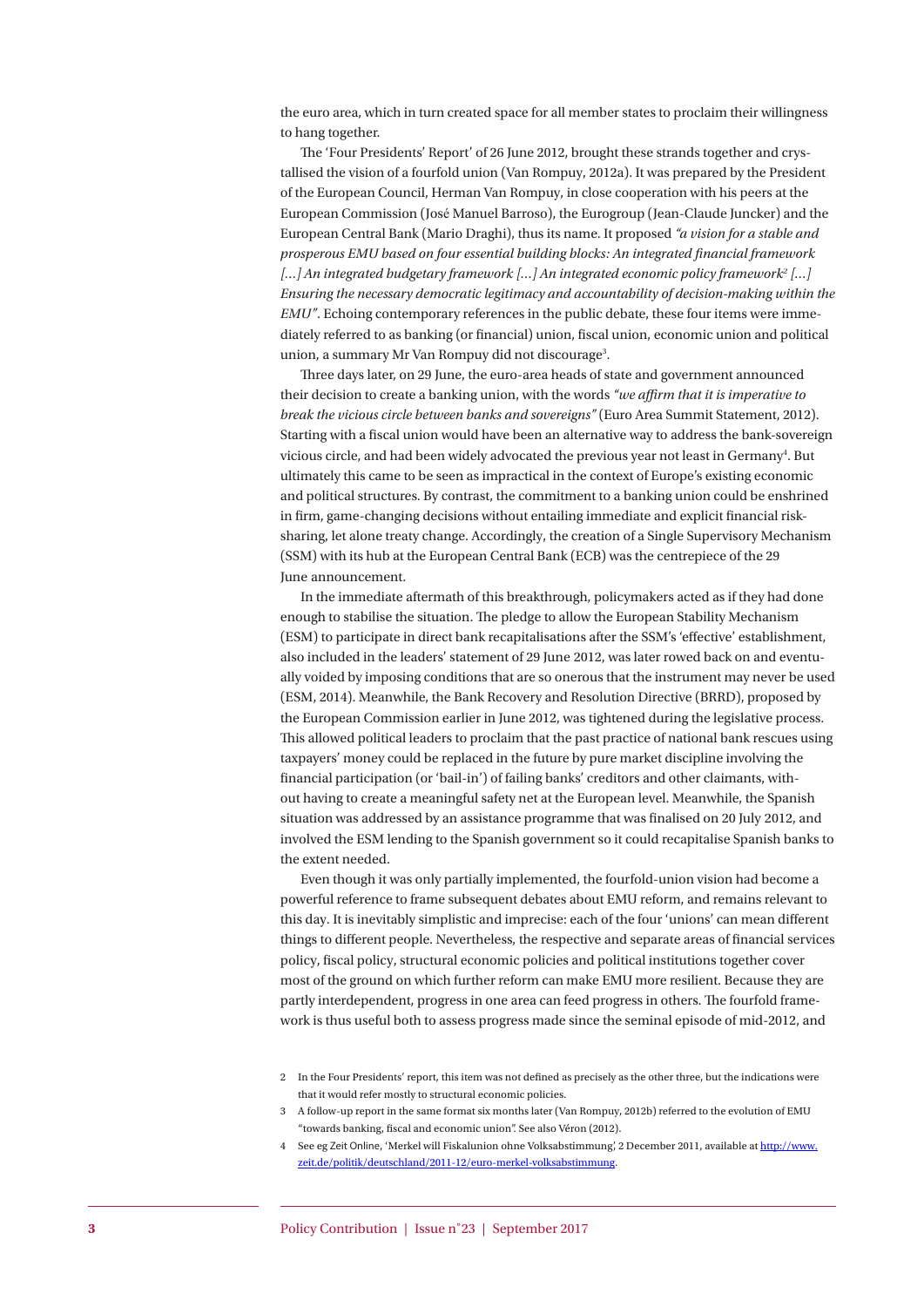to outline future steps that might be needed to ensure EMU sustainability.

In terms of geographical scope, none of the four categories is strictly restricted to euroarea countries. Financial services regulation is mostly provided under the EU internal market policy framework and thus applies to the entire European Economic Area (EEA). Many aspects of the fiscal and structural economic policy coordination framework, including the European Semester for review of national policies, apply to all EU member states, even though others are euro-area only. The most powerful EU instrument for structural economic reform, at least for countries not undergoing an assistance programme, is the bloc's longstanding internal (or single) market policy, which is EEA-wide by definition. And the union's existing political and judicial institutions are all at the EU level, not the euro area. Tensions between euro-area-specific concerns and the existing construct of the European Union are thus inherent and pervasive in the vision of the fourfold union.

### **A half-decade of developments: 2012-17**

In this section, the fourfold analytical framework of financial, fiscal, economic and political federalism in Europe is applied to provide a highly summarised description and holistic assessment of developments in the last five years.

#### **Financial sector**

Based on the landmark decision of 29 June 2012, the SSM was rapidly established and on 4 November 2014 assumed its supervisory authority over all euro-area banks (directly over the larger ones and indirectly over the smaller ones). The SSM is now a widely respected supervisor, to the extent that Stockholm-based Nordea referred to the SSM's credibility when announcing in September 2017 its decision to move its headquarters to Helsinki in the banking union area5 . In addition, the euro area's leaders in December 2012 decided to complement the SSM with a Single Resolution Mechanism (SRM) centred on a new agency, the Single Resolution Board (SRB), with a Single Resolution Fund (SRF) at its disposal. The SRB became fully operational in January 2016 and rather successfully passed its first real-life test with the resolution action it took in early June 2017 in relation to Banco Popular Español.

More broadly, the last five years have seen the euro-area banking sector shift from a state of acute fragility in mid-2012 to a significantly healthier, though not fully recovered, condition as of September 2017. With often painful action in the meantime in countries including Austria, Cyprus, Greece, Italy, the Netherlands, Portugal, Slovenia and Spain, the risks have been shifted from the country level to the bank level. In other words, a number of banks will probably require further restructuring that in some case might lead to their resolution or liquidation, as was the case with Banco Popular. However, none of these is likely to lead to an immediate revival of the bank-sovereign vicious circle in a manner that could threaten the corresponding country's sovereign debt market access. Though many details are debatable and there are plausible arguments that the clean-up of the sector could have been achieved more quickly and at lower public cost, there is also little doubt that this process of reinstating trust in the banking system was facilitated by the early implementation of banking union and especially the build-up of supervisory capabilities at the SSM.

The banking union, however, remains a work in progress and can in no way be described as having achieved the stated *"imperative to break the vicious circle between banks and sover-*

<sup>5</sup> See for example Simon Johnson and Johan Ahlander 'Banking group Nordea snubs Sweden with HQ move to Finland', Reuters, 6 September 2017, available at [https://www.reuters.com/article/us-sweden-nordea/banking-group](https://www.reuters.com/article/us-sweden-nordea/banking-group-nordea-snubs-sweden-with-hq-move-to-finland-idUSKCN1BH28R)[nordea-snubs-sweden-with-hq-move-to-finland-idUSKCN1BH28R](https://www.reuters.com/article/us-sweden-nordea/banking-group-nordea-snubs-sweden-with-hq-move-to-finland-idUSKCN1BH28R).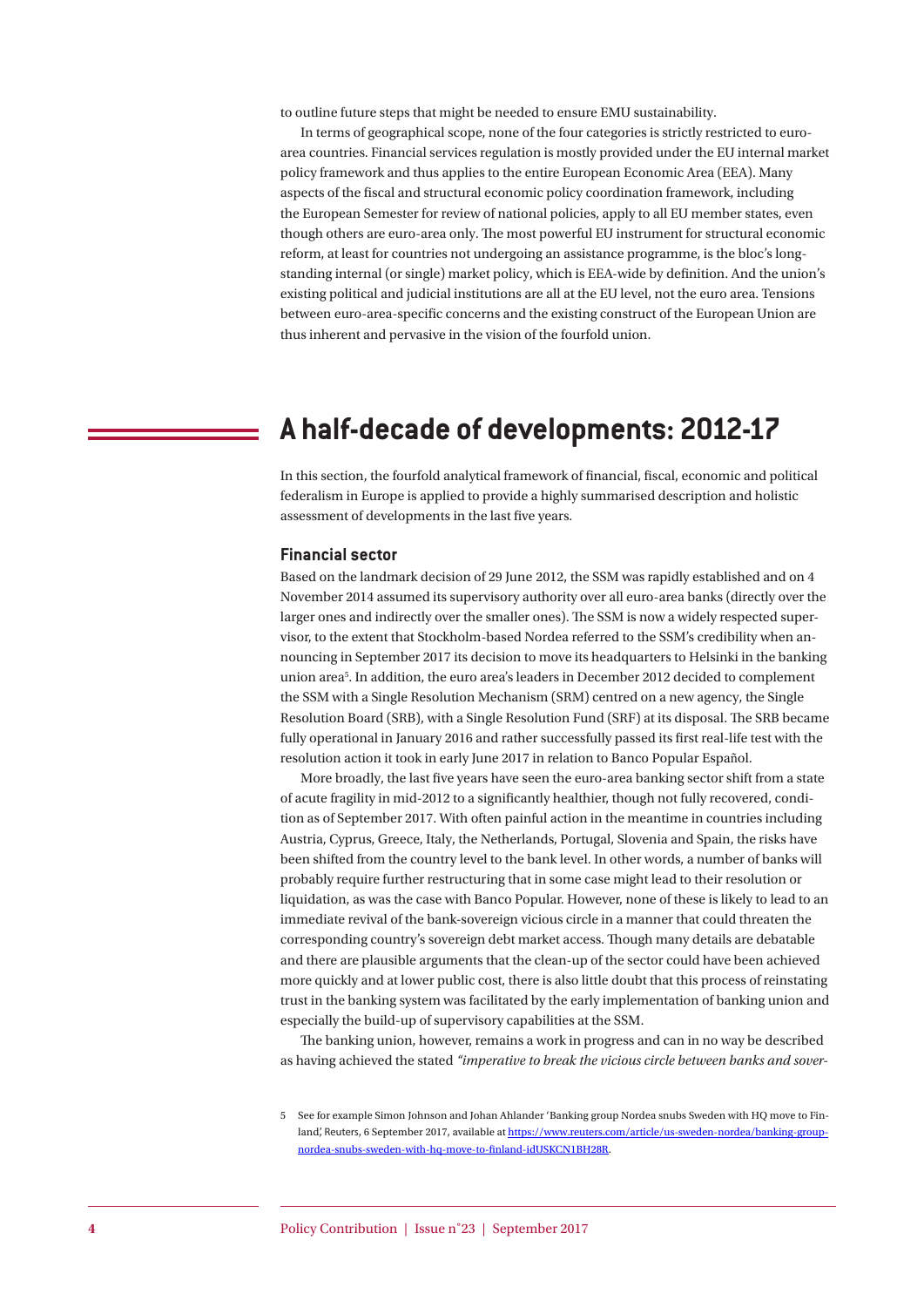*eigns"*. The most direct financial linkages, from banks to sovereigns through national deposit insurance schemes and from sovereigns to banks through the high home bias observed in most banks' sovereign exposures, have remained broadly unchanged since 2012. Less direct links are also pervasive and unchanged since 2012, including lingering implicit or explicit national guarantees of bank liabilities other than insured deposits<sup>6</sup>, the concentrated geographical footprint of many medium-sized and large European banks that exposes them overwhelmingly to a recession in a single country and, as is the case for many banks, governance and ownership structures that create high dependencies on national politics and policy.

The initial successes of the banking union project have also emboldened the European Commission to promote a more ambitious integration agenda for the entire financial sector, dubbed Capital Markets Union by Jean-Claude Juncker who announced it in his maiden policy speech as president-elect of the European Commission in July 2014. While the concrete policy achievements of this initiative have been underwhelming so far, it has nevertheless reframed the public debate about capital markets and possibly paved the way towards an expanded role for the European Securities and Markets Authority (ESMA) to become the direct supervisor of an increasing number of market segments and enforcer of an increasing number of capital market rules in the near future, even though ESMA is currently under-resourced and its governance was not designed for such a role.

#### **Fiscal framework**

The ESM, which was formally created in the course of 2012, has now established its credibility as an emergency lender to countries and is increasingly able to manage assistance programmes, including policy conditionality, on its own – even though no such programme has been granted so far without any IMF involvement. In the course of the past half-decade, the ESM and its creditor partners were able to bring an end to the programmes in Ireland, Portugal, Spain and Cyprus. The ESM will, however, remain involved in Greece for the foreseeable future.

At the legislative level, the EU fiscal framework has remained fairly stable since 2012, following the numerous changes introduced in the previous two years (chronologically the so-called 'six pack', 'two pack' and Fiscal Compact). The corresponding process of administrative review and assessment by the European Commission has arguably fostered greater discipline and facilitated comparisons between countries, but has ultimately been exposed as unenforceable or at least unenforced, since the European Commission has refrained from using its ability to apply financial sanctions in cases of non-compliance.

Meanwhile, uncertainties linger over the integrity of the production of government accounts and statistics at the national level, despite reforms introduced since the egregious malpractice revealed in Greece in 2009 (and earlier in 2004) led to very significant restatements of key ratios such as government deficit to Gross Domestic Product (GDP). Eurostat has been granted greater powers to double-check numbers in case of doubt, but ultimately cannot ensure the integrity of national accounting and statistical processes. A particularly troubling case has been the multiple prosecutions of Andreas Georgiou, head of the Greek statistical office from 2010 to 2015, in a highly charged political climate and despite repeated warnings from EU officials<sup>7</sup>.

<sup>6</sup> The European Commission's current interpretation of its state aid control mandate, last set out in a Communication of July 2013, practically prohibits such guarantees on equity and subordinated debt, but not on senior debt or uninsured deposits. The liquidation of Banca Popolare di Veneto and Veneto Banca in late June 2017, in which all senior creditors were fully reimbursed, illustrated the lingering willingness of at least some member states to use this flexibility even at a high cost in terms of taxpayers' money.

<sup>7</sup> See eg Jim Brunsden, Arthur Beesley and Kerin Hope, 'Eurozone officials warn on Greece statistics trial "farce",' Financial Times, 3 August 2017, available at <https://www.ft.com/content/3d213384-77b1-11e7-90c0-90a9d1bc9691>.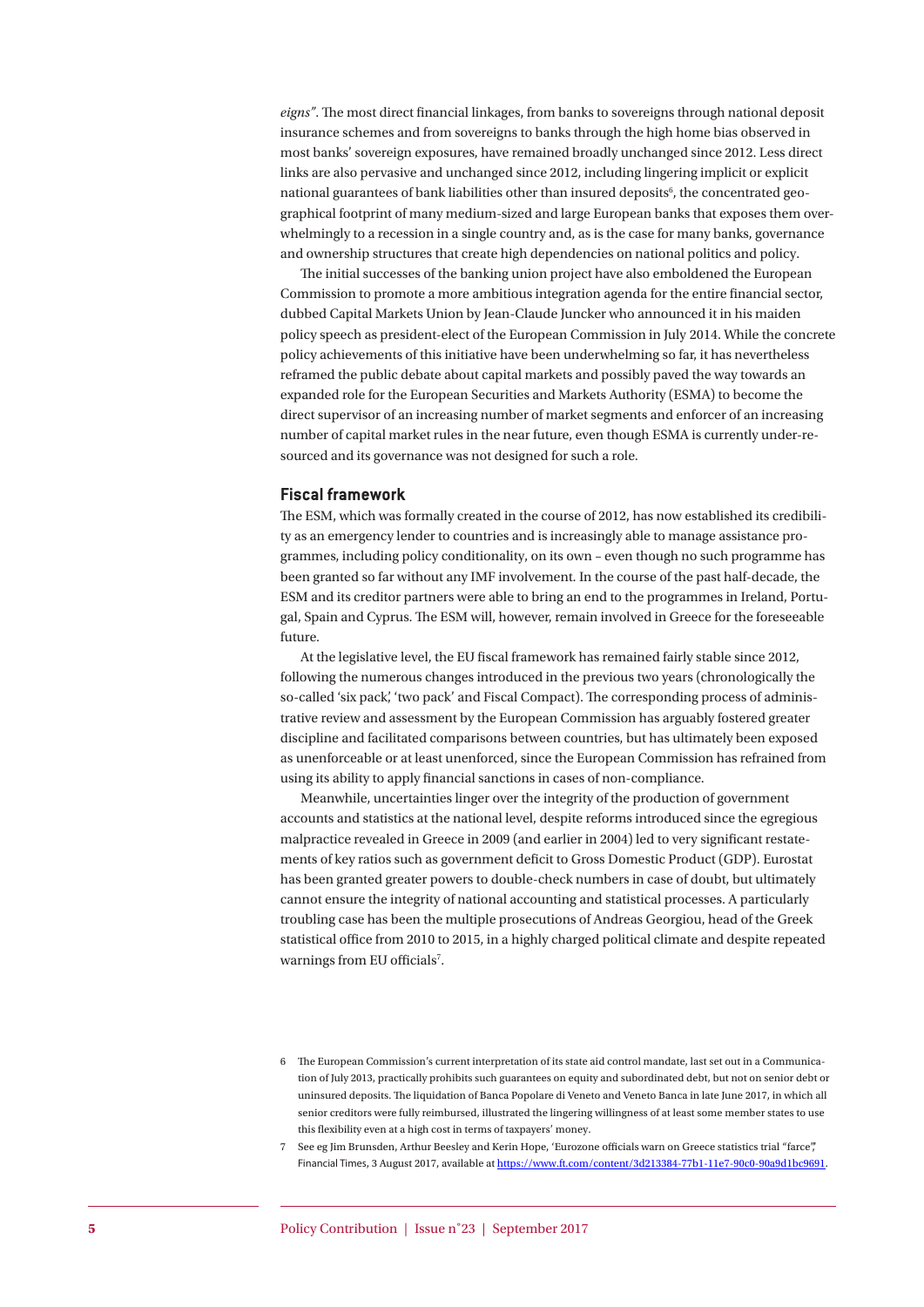#### **Structural economic policies**

Even more than on fiscal behaviour, the European Union has struggled to establish new mechanisms that would lead to better and more consistent structural reforms in individual member states, leaving aside those under an assistance programme. The Euro Plus Pact of 2011, which sought non-binding mechanisms under the so-called open method of coordination, did not achieve tangible results. The idea of complementing the review of structural reforms embedded in the European Semester with 'contractual arrangements', in which member states would commit to specific reform projects against European financial support, appears unlikely to be ever implemented following lengthy and essentially fruitless discussions since its early formulation (eg Van Rompuy, 2012b).

Meanwhile, the European Union's most powerful structural economic policy instrument remains its single market framework, complemented by assertive competition policy enforcement by the European Commission and its national counterparts. In this area too, the European Union needs to adapt to a changing environment. Two trends in particular are challenging and have been met so far by only partial responses at best. The first is the emergence of major global players in digital services that represent an increasingly significant component of the social fabric, namely a handful of large digital and social media platforms which enjoy dominant positions in their respective markets and are typically not as highly regulated in their home jurisdiction, the United States, as they might be in Europe. Among other things, this generates a risk of single market fragmentation as different member states or even local governments adopt sharply divergent approaches to these companies' services, often under the guise of important and legitimate concerns such as individual privacy but sometimes also motivated by special interests, as has been the case variously with Airbnb and Uber among others. A second challenge is that an increasing share of inward foreign investment into the European Union comes from countries with political and security approaches that are significantly different from those of the European Union: primarily China but also others such as Russia or the Gulf countries. Whereas it would be a mistake to close Europe to such investment or to create an inherently unpredictable investment environment, there are also legitimate security concerns. The existing policy framework does not accommodate these in a manner that is consistent with the freedoms embedded in the internal market (see Röller and Véron, 2008).

#### **Political cohesion**

Of the four areas of the fourfold-union vision, this is the least technical, the least precisely defined and also certainly the most important. The conventional wisdom is that EU political cohesion was impaired during the crisis by poor policy decision-making at the EU level, the lack of alignment of interests between different countries and the rise of populist anti-EU parties in an increasing number of countries. The June 2016 UK referendum vote for Brexit unquestionably supported this narrative, as have recent developments in which the rule of law as defined in EU treaties has been questioned in Hungary and Poland.

A bleak narrative of EU political disintegration, however, fails to account for other observations. The most obvious is that despite many prophecies of its imminent demise, the euro area has kept its integrity. Whether the euro area could survive the exit of any of its member states remains a matter of debate, but the fact is that none has exited so far even in dire circumstances such as those of Cyprus in March 2013 or Greece in early July 2015. While this experience should not lead to complacency about the euro area's sustainability, it suggests that, in spite of all the vocal disagreements and cultural differences, the political forces holding it together are very strong.

The euro area's survival capacity is not the only indication of deep, and possibly increasing, EU political togetherness in recent years. The fairly united front presented by 27 EU member states in the Brexit negotiation is another example. So is the fact that following the 2014 EU parliamentary election, and against many observers' anticipations, EU leaders followed an interpretation of the Lisbon Treaty that committed them to accept the 'lead

**The EU single market framework needs to adapt to a changing environment, particularly in the face of the emergence of major global players in digital services and the increasing share of inward foreign investment from countries with significantly different political and security approaches**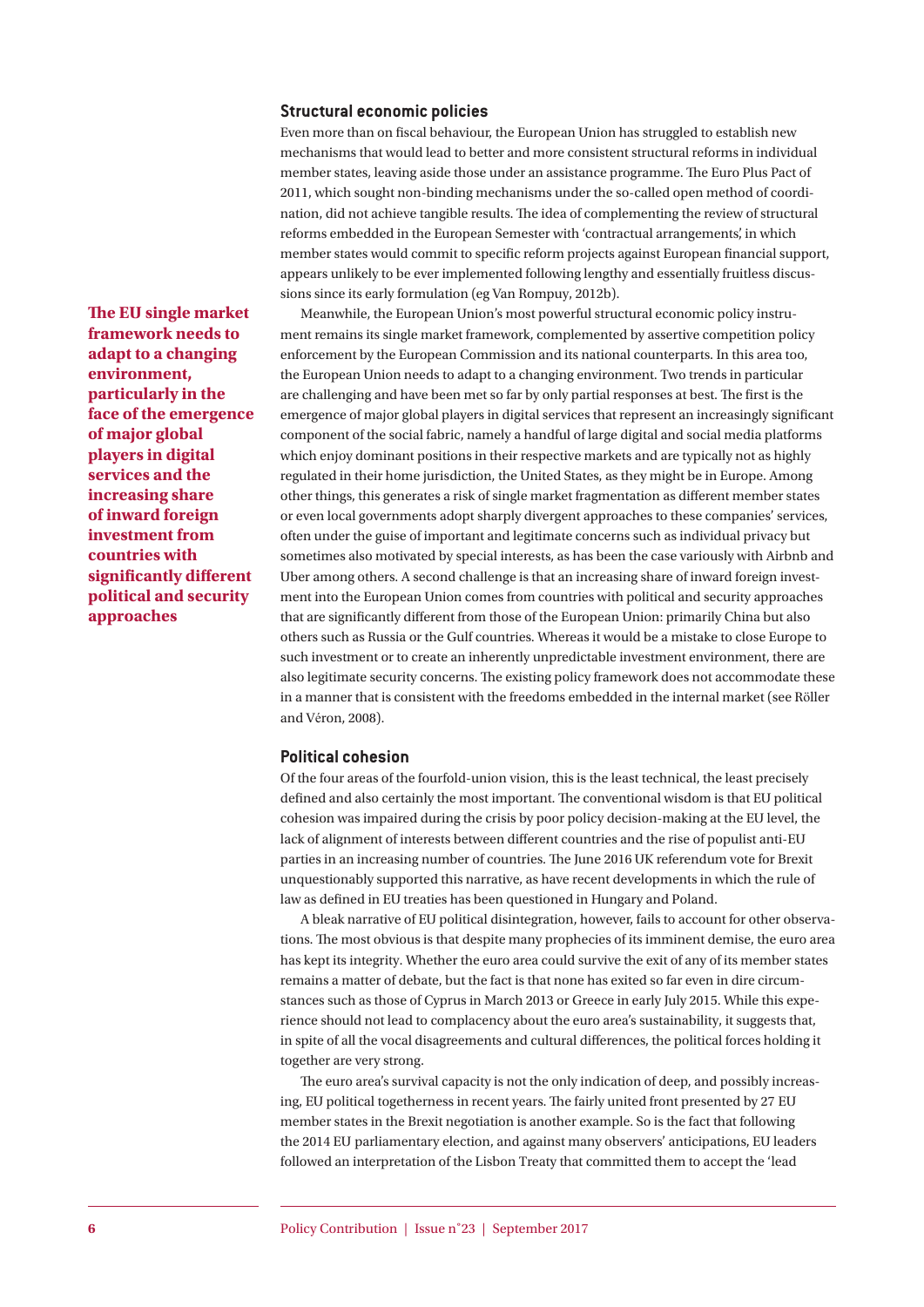candidate' of the political grouping that collected the most votes – in this case the European People's Party's Jean-Claude Juncker – as president-elect of the European Commission. At a more symbolic level, the twelve-starred European flag has acquired unprecedented visibility in the public life of several member states, for example in the national election campaigns in Austria and France in 2016 and 2017 (and, somewhat ironically, also in the UK in protests against Brexit after the referendum). More poignantly, the 'Euromaidan' revolution in Ukraine in early 2014 saw the European flag featuring prominently in a major national upheaval, illustrating the continuing political attractiveness of the European Union in its immediate neighbourhood<sup>8</sup>.

On a more institutional level, the EU order has also been resilient against multiple challenges. The ECB has withstood successive lawsuits, mostly originating in Germany, that have questioned the scope of its policies. In this process, the German Constitutional Court has acknowledged the authority of the European Court of Justice in an unprecedented manner<sup>9</sup>. The European Commission's enforcement of state aid control in the banking sector has been made more authoritative by the 2013 Banking Communication. The SSM and SRM, even though their geographical scope of authority is currently limited to the euro area<sup>10</sup>, constitute unprecedented cases of sector-specific supranational oversight in areas that were long seen as unquestionably falling under national sovereignty $11$ .

Thus, and in spite of the Brexit vote setback, the European Union is assuming an increasing number of features of a political entity, even as sovereignty still resides at the national level under the existing EU legal order and in the predominant perception of the European public.

## **Possible next steps: an agenda to strengthen the fourfold union**

As the previous section's stylised analysis illustrates, the fourfold union is a work in progress. It is not realistic to imagine it being fully completed in the foreseeable future. As with any federal construct, the European integration process inherently produces hybrid systems in which different levels of governance are entangled. With this in mind, the current state of the fourfold union is still unsatisfactory when measured against the stated goal at the start of the process five years ago, namely the *"imperative to break the vicious circle between banks and sovereigns".* Reaching that goal should be the guiding objective of European leaders in their next steps of decision-making.

#### **The 2018 opportunity**

In several ways, the coming 12-18 months represent an exceptional opportunity for European reform. Brexit is a complex negotiation but no longer a systemic risk for the EU27 countries

- 8 Whereas there have been examples of political use of the European flag in other neighbourhood countries including Belarus, Georgia and Serbia, since the early 2000s, the Euromaidan was arguably the most iconic such case.
- 9 See eg Euractiv, 'Top German court refers ECB bond-buying case to EU judges', 11 February 2014, available at [http://www.euractiv.com/section/euro-finance/news/top-german-court-refers-ecb-bond-buying-case-to-eu-judg](http://www.euractiv.com/section/euro-finance/news/top-german-court-refers-ecb-bond-buying-case-to-eu-judges/)[es/](http://www.euractiv.com/section/euro-finance/news/top-german-court-refers-ecb-bond-buying-case-to-eu-judges/).
- 10 Non-euro member states of the European Union may voluntary join the banking union through a process known as close cooperation. None has so far done so, but Denmark and Sweden indicated in July 2017 that they might consider such a decision in 2019.
- 11 ESMA also has direct EEA-wide supervisory authority, but only over limited market segments, namely credit rating agencies and trade repositories. (Note: as mentioned in the disclaimer, the author is an independent board member of a trade repository supervised by ESMA).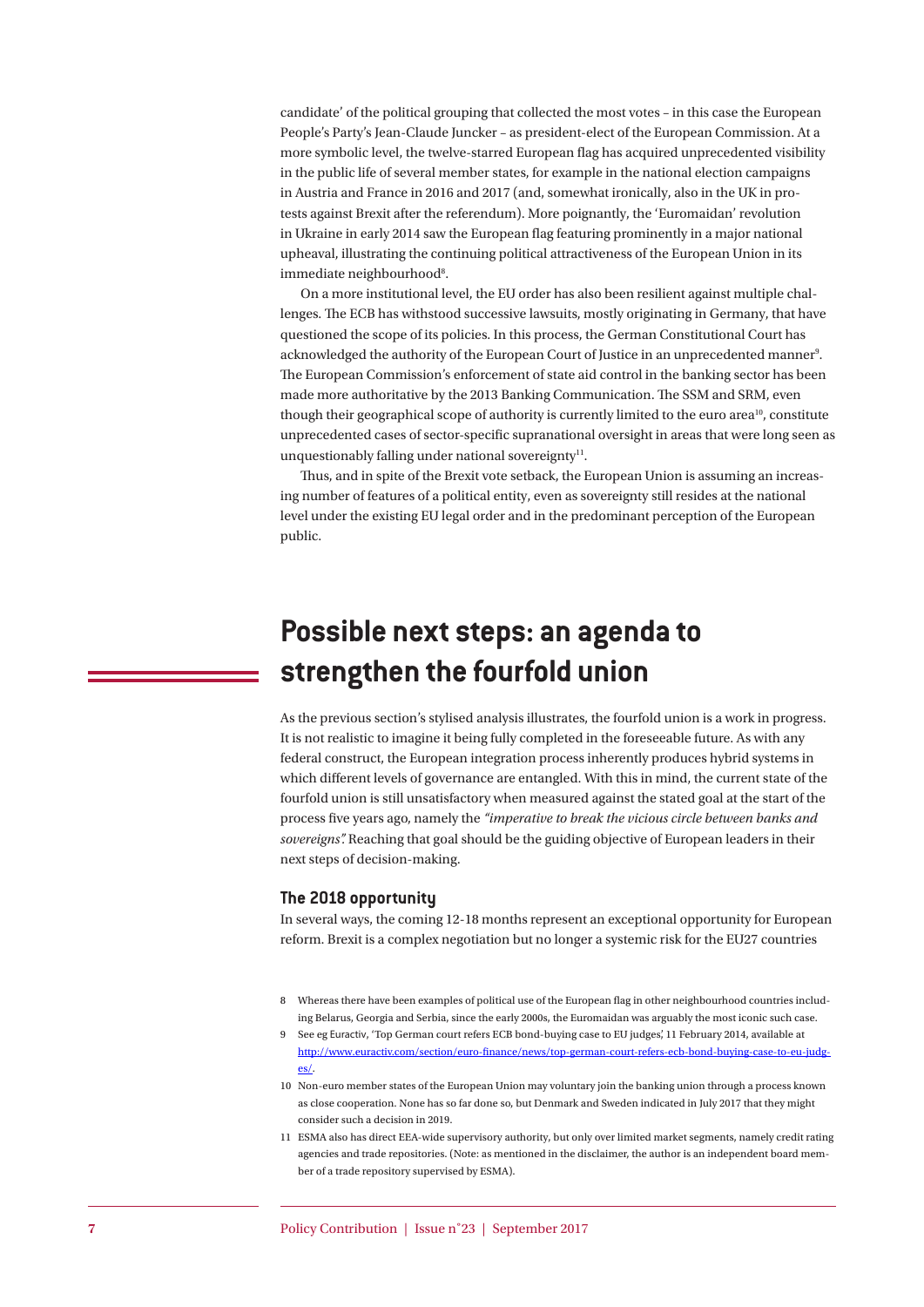that will remain in the union if and when the UK leaves. The two largest countries of the EU27, France and Germany, will enter this period with fresh government mandates following the  $2017$  election cycle<sup>12</sup>. For them and several other member states, the next significant political deadline is the European Parliament elections of 2019, which may focus public debates on the EU policy agenda.

This political context coincides with the end of the decade-long phase of widespread banking system fragility, as suggested in the previous section. This implies both that discussions about policy options need no longer be dominated by legacy issues, and that the euro area's present economic recovery is likely to remain robust for some time. Meanwhile, memories of the crisis are still vivid and may be enough to stop complacency from leading to inaction. A less than benign geopolitical environment might also incentivise the European Union to put its house in order.

Specifically, the view that the banking union would be initially a 'timber-framed' construction and that it would take more time to build a more solid 'steel-framed' version was memorably propounded by Germany's finance minister in a May 2013 article (Schäuble, 2013). The argument was that the arrangements for the banking union should initially be pragmatic and somewhat *ad hoc*, and that a later phase would make it possible to achieve *"our long-term goal: a truly European and supranational banking union, with strong, central authorities"*. Now that the legacy of the crisis is being convincingly addressed, with a number of remaining situations to handle but no systemic concerns, this vision can be used as a guide for the next phase of reform.

Of course, awkward political developments are still possible, and even probable, in the 12-18 months ahead. Several member states, of which Italy is the largest, will hold national elections, the outcomes of which are hard to predict. The tensions over the Catalan independence movement in Spain appear set to escalate, as do those about EU rule-of-law breaches in Hungary and Poland. Compared to the last ten years of intensive fire-fighting, however, these risks are comparably limited in scope.

#### **The core bargain: from timber-framed to steel-framed banking union**

As noted above, breaking the bank-sovereign vicious circle is the core purpose of the banking union project, but has not yet been achieved through the establishment of the SSM and SRM. The most direct bank-sovereign linkages are through national deposit insurance schemes and the high home bias in banks' sovereign exposures. The next phase of reform should address both of these issues simultaneously.

This would be aligned with the rhetorical emphasis promoted by the German government<sup>13</sup> of matching risk-sharing with risk-reduction, or perhaps more specifically, greater market discipline<sup>14</sup>. Regulatory curbs on banks' sovereign exposures would mitigate the bank-sovereign vicious circle in crisis situations, making it plausible that banks could survive a sovereign debt restructuring in their home country<sup>15</sup>. But the curbs would also result in significantly enhanced market discipline for the sovereign issuers themselves, since there would no longer be a presumption that domestic banks would act as buyers of last (or next-to-last) resort of their debt. In turn, the weakening of that link can be expected to reduce governments' incentives to insist on guarantees of the banks' uninsured liabilities. As a risk-sharing

<sup>12</sup> Since France's election cycle is five years, and Germany's is four, this only happens once every twenty years.

<sup>13</sup> See eg Francesco Guarascio 'Germany blocks small progress on banking union at EU summit', Reuters, 16 December 2016, available at [http://www.reuters.com/article/us-eu-banks-regulations/germany-blocks-small-progress-on](http://www.reuters.com/article/us-eu-banks-regulations/germany-blocks-small-progress-on-banking-union-at-eu-summit-idUSKBN1442Z8)[banking-union-at-eu-summit-idUSKBN1442Z8](http://www.reuters.com/article/us-eu-banks-regulations/germany-blocks-small-progress-on-banking-union-at-eu-summit-idUSKBN1442Z8).

<sup>14</sup> The distinction is more semantic and rhetorical than substantial. An emphasis on market discipline signals a more explicitly forward-looking approach than risk reduction, since risk reduction has already been achieved with the now well advanced (though belated) handling of legacy issues in the euro-area banking system.

<sup>15</sup> A highly stylised proposal for such curbs is in Véron (2016b). The author is working on a more detailed blueprint, forthcoming in October or November 2017.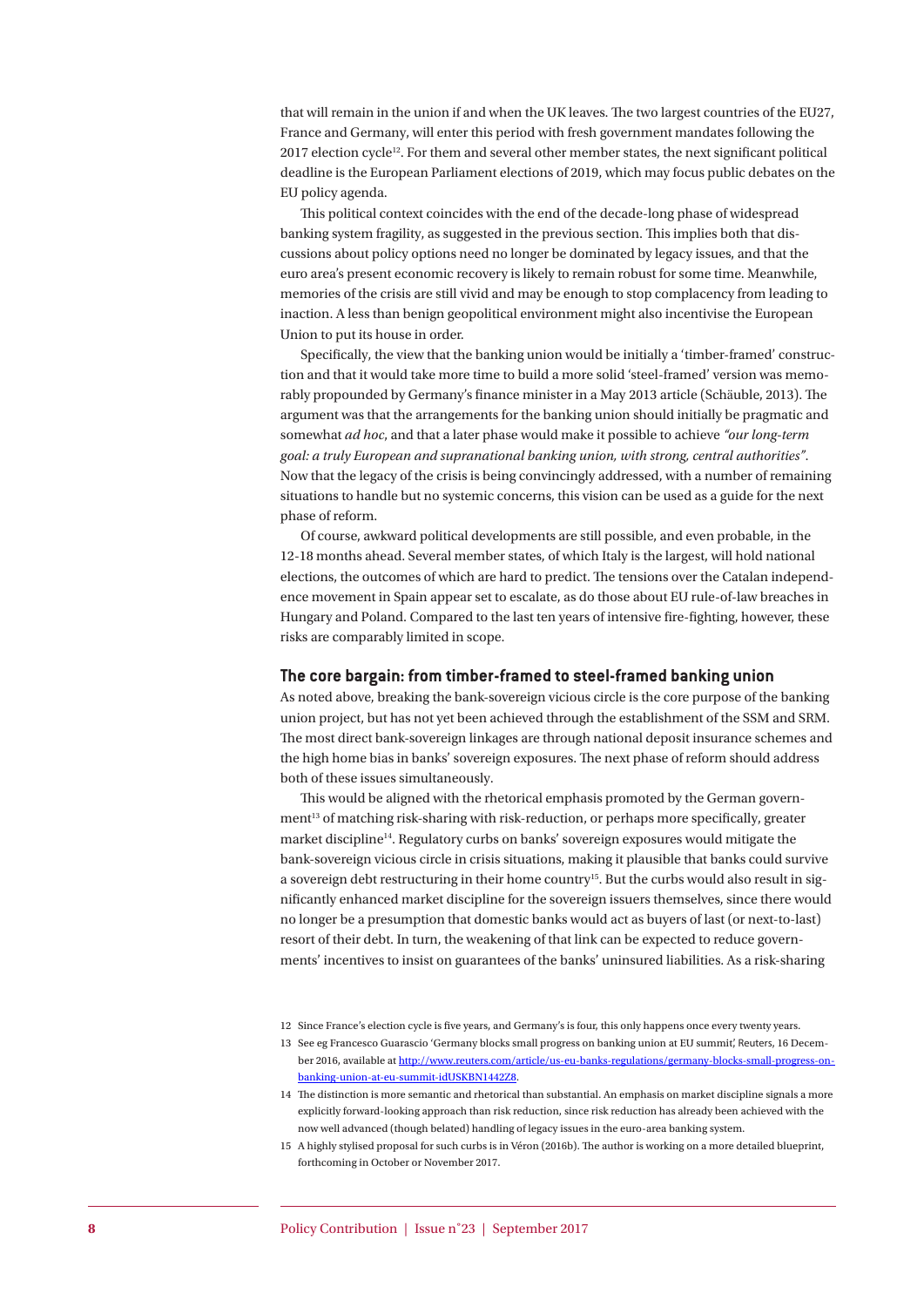complement to the sovereign exposure curbs legislation, the transfer from the national to the European level of the explicit insurance of covered deposits would eliminate the most direct channel of bank-to-sovereign contagion.

As for the latter, the European Commission in November 2015 published a well-designed legislative proposal for a European Deposit Insurance Scheme (EDIS), with a decade-long transition towards a fully European framework divided into two phases of re-insurance and co-insurance respectively. But no comparably detailed proposal has been made so far on sovereign exposure curbs. This gap should be addressed as soon as possible for an appropriate debate in preparation for a balanced policy package to be endorsed at the political level during 2018<sup>16</sup>.

Sovereign exposure curbs and EDIS would form the core of the bargain, but additional initiatives are desirable. On the market-discipline side, several steps should be taken:

- The European Commission should tighten its state aid control framework by going further in the direction of senior debt bail-in than in the currently applicable Banking Communication of 2013;
- The SRB should be made responsible not only for decisions on resolution schemes, as is already the case, but also for their execution, which is currently left to national authorities;
- All banks in the banking union should be required to use International Financial Standards (IFRS) to achieve better accounting transparency and comparability;
- An effort should be made to harmonise bank insolvency law, with the long-term aim of an eventual single bank insolvency regime for the entire banking union area<sup>17</sup>.

On the risk-sharing side, the ESM should be explicitly mandated to provide a backstop to both the SRF and the joint Deposit Insurance Fund that would be created as part of EDIS. The Direct Recapitalisation Guideline (ESM, 2014) should also be amended to allow the ESM to participate in precautionary recapitalisations (as defined in Article 32 of the BRRD), which would mitigate that specific bank-sovereign linkage and also instil better financial discipline into such recapitalisation processes.

Importantly, none of these measures requires a treaty change. They would be adopted as EU internal market legislation (ie with qualified-majority voting in the Council), or through decisions of the European Commission and the ESM respectively for the changes to the Banking Communication and to the Direct Recapitalisation Guideline. In this respect, the build-up of a steel-framed banking union would actually be easier than was envisaged by Mr Schäuble (2013), in which he took the view that treaty change would be needed to eventually deliver on his long-term vision.

#### **Complementary reforms under the fourfold vision**

Because the bank-sovereign vicious circle was the greatest fragility of EMU revealed during the ten years of crisis, addressing it as suggested above should take priority in the EMU reform agenda. But as the assessment in the previous section suggests, it is far from the only area where reform is evidently needed.

For the financial union, a necessary next step would be the reform of the governance and funding of ESMA to transform it into an independent, authoritative and well-resourced supervisor. This would then pave the way for an expansion of its supervisory authority to markets segments and matters of conduct of business, which are currently in the remit of national

**No detailed proposal has been made so far on sovereign exposure curbs. This gap should be addressed as soon as possible**

<sup>16</sup> This proposed approach differs from the one signalled by the European Commission in a recent Reflection Paper in which the recommendation is to decide on EDIS first, and on sovereign exposures at a later stage (European Commission, 2017).

<sup>17</sup> A legislative proposal to harmonize some aspects of the hierarchy of claims on failing banks, published by the European Commission in November 2016 and currently under consideration by the EU co-legislators, can be viewed as an initial step towards that aim.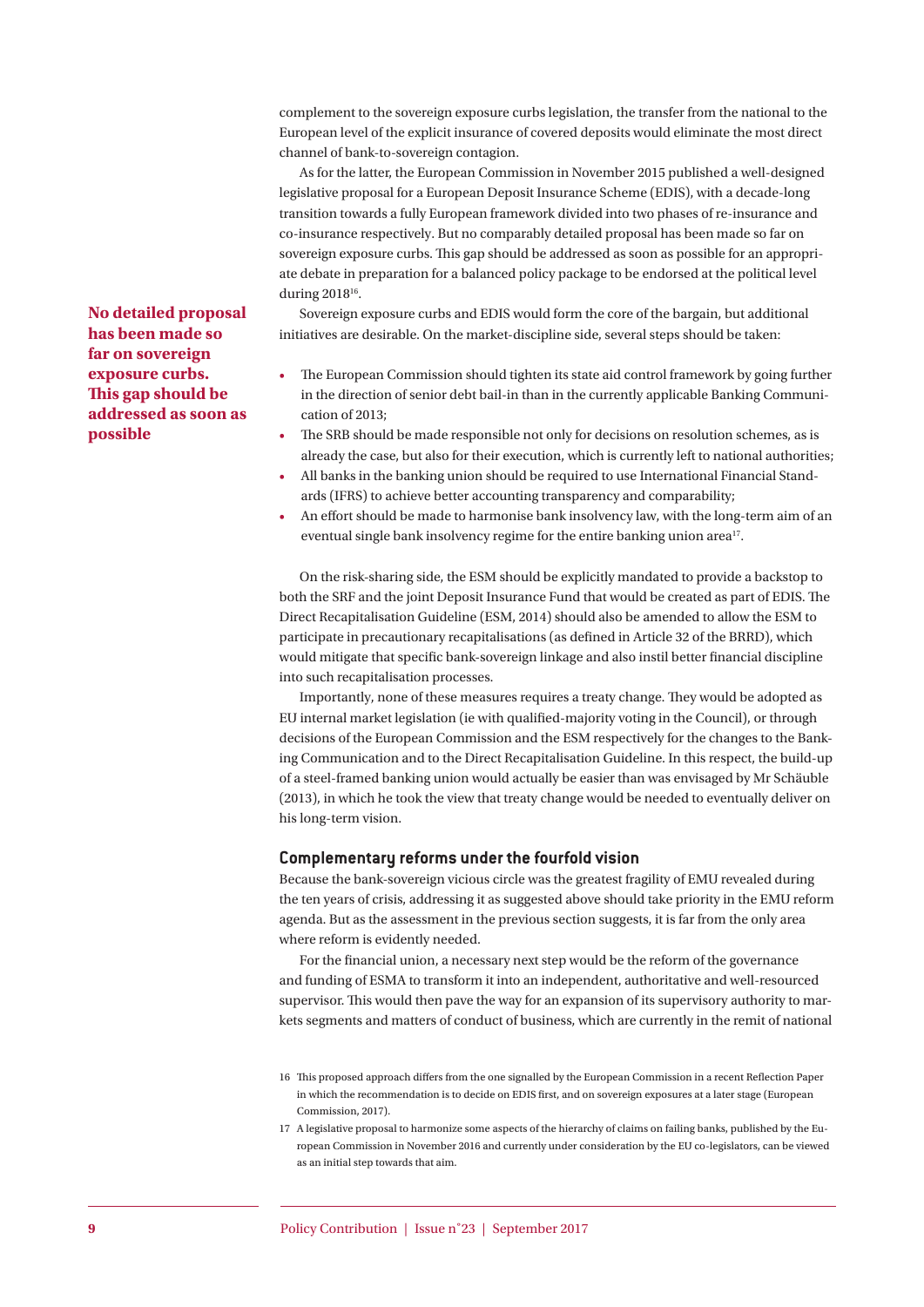authorities. Such a reform would in turn powerfully contribute to integration and convergence in the capital markets area and thus to the European Commission's goal of a capital markets union as a necessary complement to banking union (see eg Constâncio, 2017).

For the fiscal union, the introduction of sovereign exposure curbs would, as mentioned above, significantly strengthen market discipline for sovereign issuers and thus create powerful incentives for fiscal discipline. Also in order to improve market discipline, a proper accounting and auditing framework should be introduced for sovereigns in the euro area, ie the standards under which government and national accounts are prepared should be further harmonised, and most importantly, the European institutions should be more directly involved in their review and possibly also their preparation. The size of the ESM should also be increased so that it can more credibly face crisis scenarios involving the larger euro-area countries. As a counterpart to the increased market discipline, a reform of the existing framework based on EU-level administrative disciplines could be envisaged in order to reduce the gap between its stated purpose and its limited enforceability, which was revealed by the recent episodes.

For the economic union, the early success of the SSM and SRM should be used as a proof of concept for the development of European agencies with direct supervisory and enforcement authority in other sectors in which the national implementation of even harmonised rules contributes to cross-border market fragmentation. This is the case in a significant number of regulated services sectors, including electricity and gas transport and distribution, rail transport and, increasingly crucially, digital services in matters of privacy and data protection. For decades, the received wisdom in the European Union, including for financial services, was that supranational supervision and enforcement was desirable but politically impossible. Now that the banking union has demonstrated that it can work in practice as well as in theory, this insight could form the basis for a significant push forwards for the EU single market. Simultaneously, an EU-level legislative framework for the security review of foreign direct investment should be introduced, even if in the immediate future the actual assessments continue to be predominantly made at the national level<sup>18</sup>.

As for politics and institutions, public accountability of EU agencies and the scrutiny of the European Parliament should be enhanced. For example, in a reform of the governance of ESMA, a more compact board of, say, five to seven members should be created to replace the current unwieldy and intergovernmental Supervisory Board, and its members should be vetted by the European Parliament, as is the case for the SRB's full-time board members and for the chair and vice chair of the SSM Supervisory Board. On a different level and to strengthen the legitimacy and credibility of EU institutions, France and the other member states should renounce the European Parliament seat in Strasbourg and accept Brussels as the single venue for that institution, thus putting an end to the monthly migration that unnecessarily exposes the EU democratic process to the charge of wastefulness.

Most significant in the near term for 'political union', however, will be the 2019 European Parliament elections, as this will be the first time that the vote will be explicitly and (presumably) unquestionably framed by the 'lead candidate' system introduced under the Lisbon Treaty, and thus a vote for the quasi-executive function of European Commission president. How much cross-border political mobilisation results from this new system will be important, not only for the perception and role of the European Parliament and Commission, but also more generally for the evolving debate about the democratic drivers of EU policymaking.

#### **More ambition for fiscal union?**

The point on the 2019 European Parliament elections hints at why the above recommendations might appear somewhat unambitious in the area of fiscal union, compared with widely publicised recent suggestions of European safe bonds, a euro-area fiscal capacity or budget, a

18 An argument and blueprint for such a framework was proposed in Röller and Véron (2008) and remains relevant.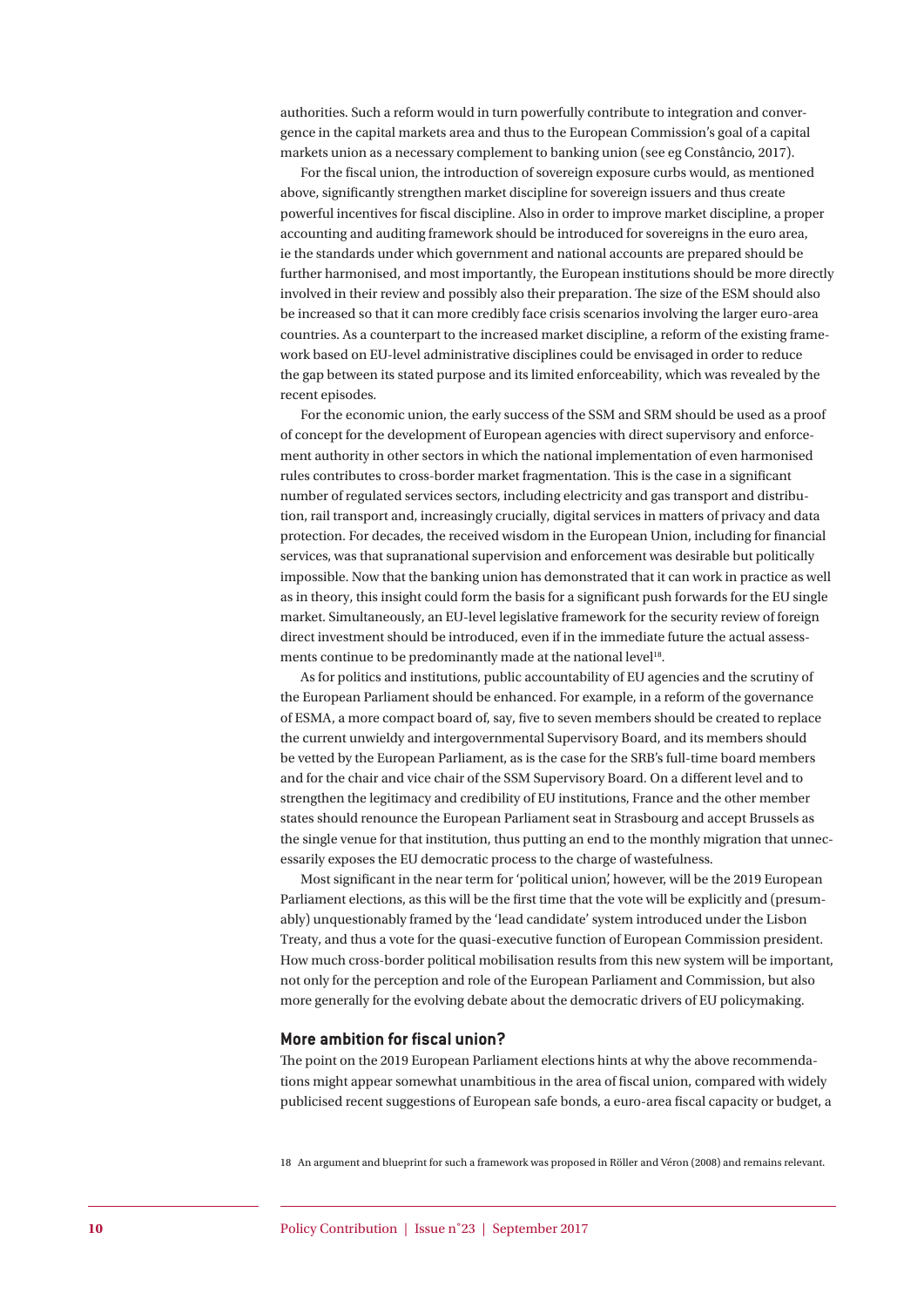European Monetary Fund and/or a euro-area finance minister. The underlying analysis is that the euro area and European Union are politically prepared for the suggested steps combining risk sharing and market discipline, and thus for the shift from the present 'timber-framed' to a 'steel-framed' banking union, but that the same might not be true when it comes to the ability to tax and spend, or fiscal sovereignty.

This assessment might underestimate the readiness of the European body politic for a major step towards fiscal integration. Even so, it appears prudent to reserve the political window of opportunity of 2018 for projects that have a reasonably high likelihood of practical feasibility. If the 2019 European Parliament election results signal a limited, or perhaps even declining, commitment of the European public to EU integration, such prudence will have been vindicated. If, on the other hand, the election outcome suggests a greater appetite than is now generally perceived for joint steps towards greater togetherness, then it will be time to consider bolder reforms of the fiscal framework.

### **References**

- Constâncio, Vitor (2017) 'Synergies between banking union and capital markets union', speech at the joint conference of the European Commission and European Central Bank on European Financial Integration, Brussels, 19 May, available at [https://www.ecb.europa.eu/press/key/date/2017/html/](https://www.ecb.europa.eu/press/key/date/2017/html/ecb.sp170519_1.en.html) [ecb.sp170519\\_1.en.html](https://www.ecb.europa.eu/press/key/date/2017/html/ecb.sp170519_1.en.html)
- ESM (2014) 'Guideline on Financial Assistance for the Direct Recapitalisation of Institutions', Luxembourg: European Stability Mechanism, 8 Decembe, available at [https://www.esm.europa.eu/](https://www.esm.europa.eu/sites/default/files/20141208_guideline_on_financial_assistance_for_the_direct_recapitalisation_of_institutions.pdf) sites/default/files/20141208\_guideline\_on\_financial\_assistance\_for\_the\_direct\_recapitalisation\_of [institutions.pdf](https://www.esm.europa.eu/sites/default/files/20141208_guideline_on_financial_assistance_for_the_direct_recapitalisation_of_institutions.pdf)
- Euro Area Summit Statement (2012) Brussels, 29 June, available at [https://www.bankingsupervision.](https://www.bankingsupervision.europa.eu/about/milestones/shared/pdf/2012-06-29_euro_area_summit_statement_en.pdf) [europa.eu/about/milestones/shared/pdf/2012-06-29\\_euro\\_area\\_summit\\_statement\\_en.pdf](https://www.bankingsupervision.europa.eu/about/milestones/shared/pdf/2012-06-29_euro_area_summit_statement_en.pdf)
- European Commission (2017) 'Reflection Paper on the Deepening of the Economic and Monetary Union', Brussels, 31 May, available at [https://ec.europa.eu/commission/sites/beta-political/files/reflection](https://ec.europa.eu/commission/sites/beta-political/files/reflection-paper-emu_en.pdf)[paper-emu\\_en.pdf](https://ec.europa.eu/commission/sites/beta-political/files/reflection-paper-emu_en.pdf)
- Mody, Ashoka (2009) 'From Bear Stearns to Anglo Irish: How Eurozone Sovereign Spreads Related to Financial Sector Vulnerability', *IMF Working Paper* WP/09/108, Washington: International Monetary Fund, available at [https://www.imf.org/en/Publications/WP/Issues/2016/12/31/From-Bear-Stearns](https://www.imf.org/en/Publications/WP/Issues/2016/12/31/From-Bear-Stearns-to-Anglo-Irish-How-Eurozone-Sovereign-Spreads-Related-to-Financial-Sector-22959)[to-Anglo-Irish-How-Eurozone-Sovereign-Spreads-Related-to-Financial-Sector-22959](https://www.imf.org/en/Publications/WP/Issues/2016/12/31/From-Bear-Stearns-to-Anglo-Irish-How-Eurozone-Sovereign-Spreads-Related-to-Financial-Sector-22959)
- Röller, Lars-Hendrik, and Nicolas Véron (2008) 'Safe and Sound: An EU Approach to Sovereign Investment', *Policy Brief* 2008/08, Bruegel, available at [http://bruegel.org/2008/11/safe-and-sound](http://bruegel.org/2008/11/safe-and-sound-an-eu-approach-to-sovereign-investment/)[an-eu-approach-to-sovereign-investment/](http://bruegel.org/2008/11/safe-and-sound-an-eu-approach-to-sovereign-investment/)
- Schäuble, Wolfgang (2013) 'Banking union must be built on firm foundations', *Financial Times*, 12 May, available at <https://www.ft.com/content/8bdaf6e8-b89f-11e2-869f-00144feabdc0>
- Sgherri, Silvia, and Edda Zoli (2010) 'Euro Area Sovereign Risk During the Crisis', *IMF Working Paper*  WP/09/222, Washington: International Monetary Fund, available at [https://www.imf.org/en/](https://www.imf.org/en/Publications/WP/Issues/2016/12/31/Euro-Area-Sovereign-Risk-During-the-Crisis-23325) [Publications/WP/Issues/2016/12/31/Euro-Area-Sovereign-Risk-During-the-Crisis-23325](https://www.imf.org/en/Publications/WP/Issues/2016/12/31/Euro-Area-Sovereign-Risk-During-the-Crisis-23325)
- Van Rompuy, Herman (2012a) 'Towards a Genuine Economic and Monetary Union', Brussels: European Council, 26 June, available at [http://www.consilium.europa.eu/en/workarea/downloadasset.](http://www.consilium.europa.eu/en/workarea/downloadasset.aspx?id=17220) [aspx?id=17220](http://www.consilium.europa.eu/en/workarea/downloadasset.aspx?id=17220)
- Van Rompuy, Herman (2012b) 'Towards a Genuine Economic and Monetary Union', Brussels: European Council, 5 December, available at [http://www.consilium.europa.eu/uedocs/cms\\_Data/docs/](http://www.consilium.europa.eu/uedocs/cms_Data/docs/pressdata/en/ec/134069.pdf) [pressdata/en/ec/134069.pdf](http://www.consilium.europa.eu/uedocs/cms_Data/docs/pressdata/en/ec/134069.pdf)